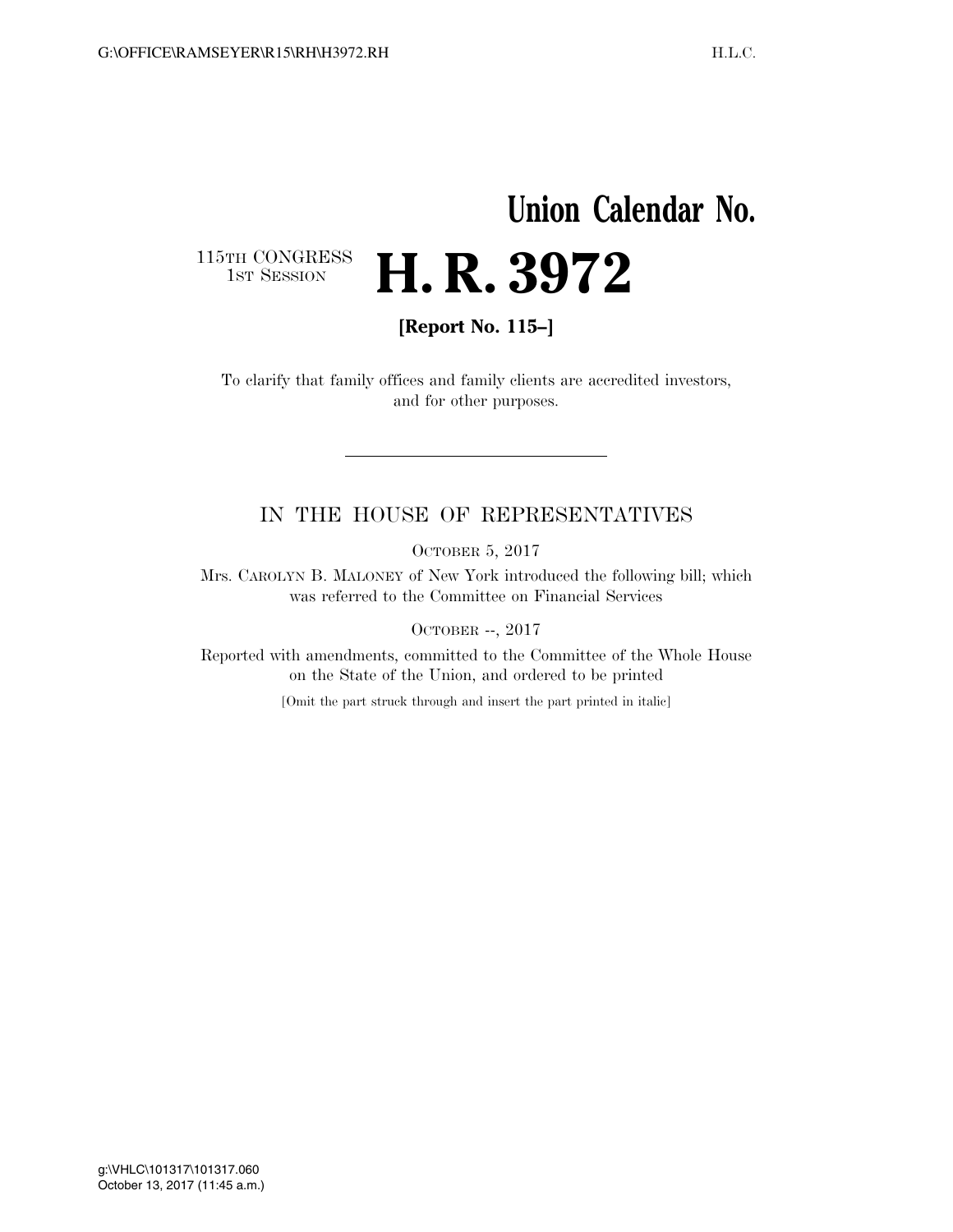## **A BILL**

To clarify that family offices and family clients are accredited investors, and for other purposes.